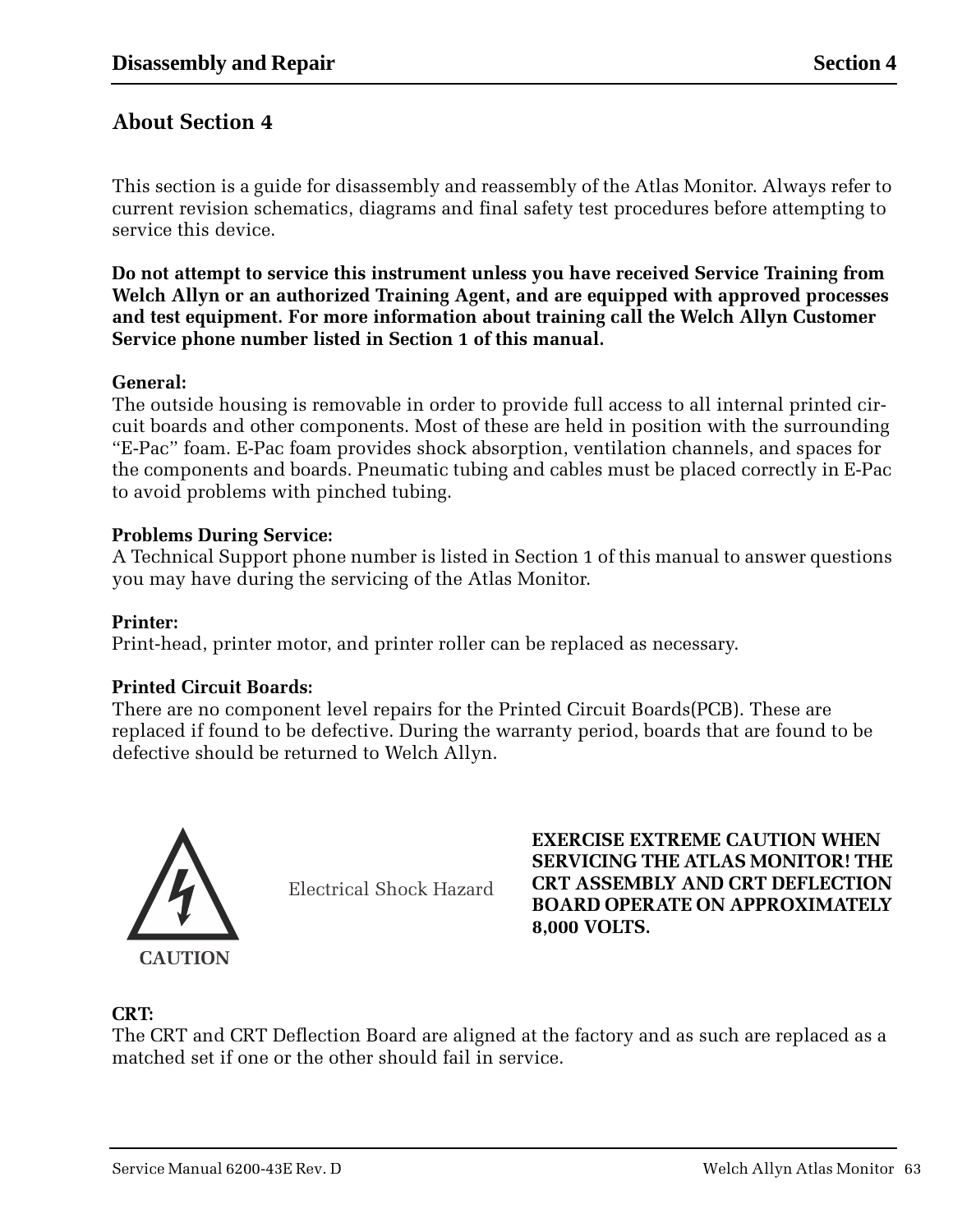

**ESD:** Circuit Boards are sensitive to static electricity. Use wrist straps, ESD mats and ESD storage bags.



## **1. Battery Door Removal**

Remove the two screws holding the battery door. Remove the battery door.



## **2. Battery Removal**

Remove the battery connector from the main PCB. Remove battery.

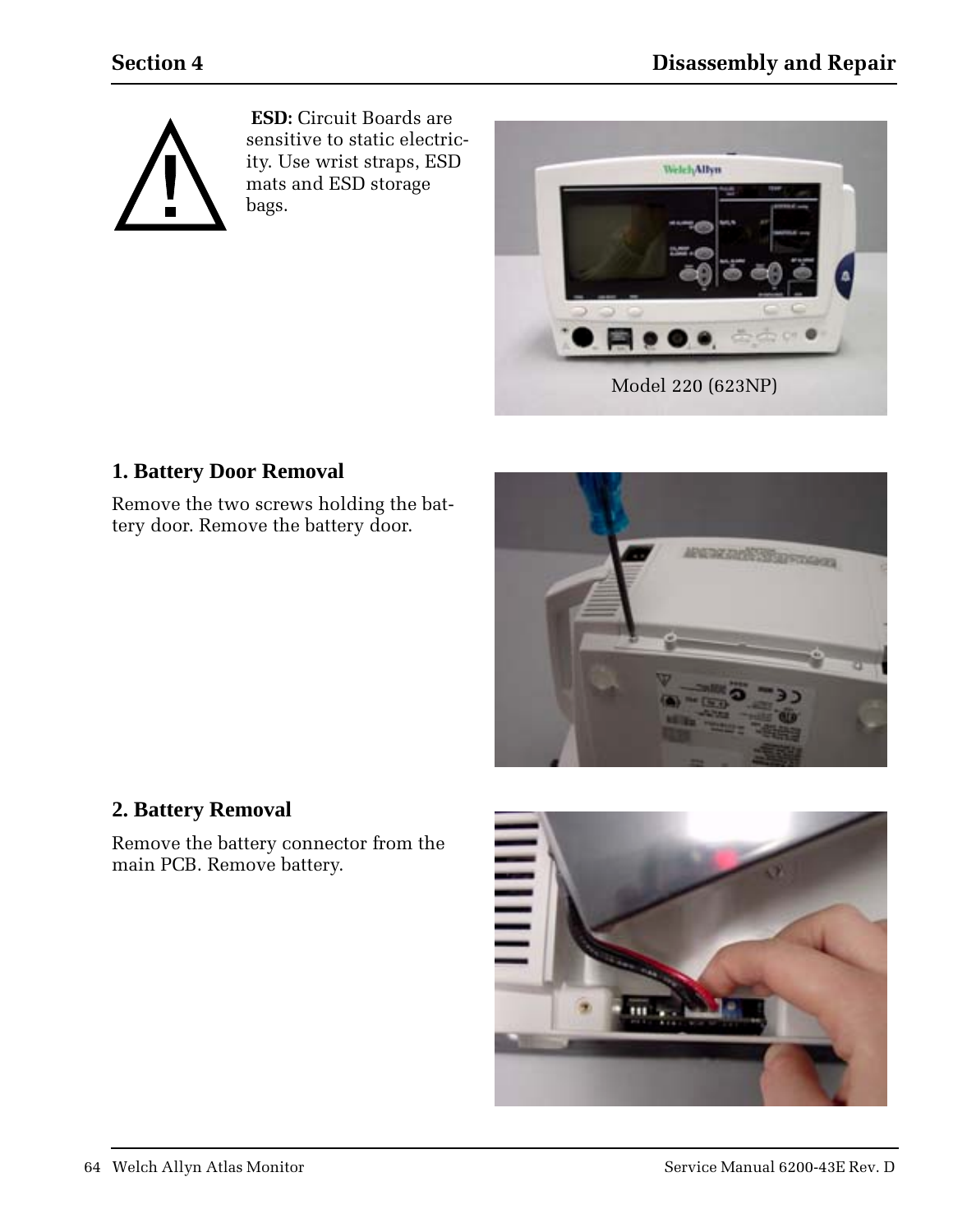### **3. Rear Housing Removal**

3.1 Remove the four Torx head machine screws. Use a #10 Torx driver.



3.2 Pull the rear housing away from the front panel. Take special care not to damage any cables.

![](_page_2_Picture_6.jpeg)

3.3 Flip the housing forward. Take special care not to damage any cables.

![](_page_2_Picture_8.jpeg)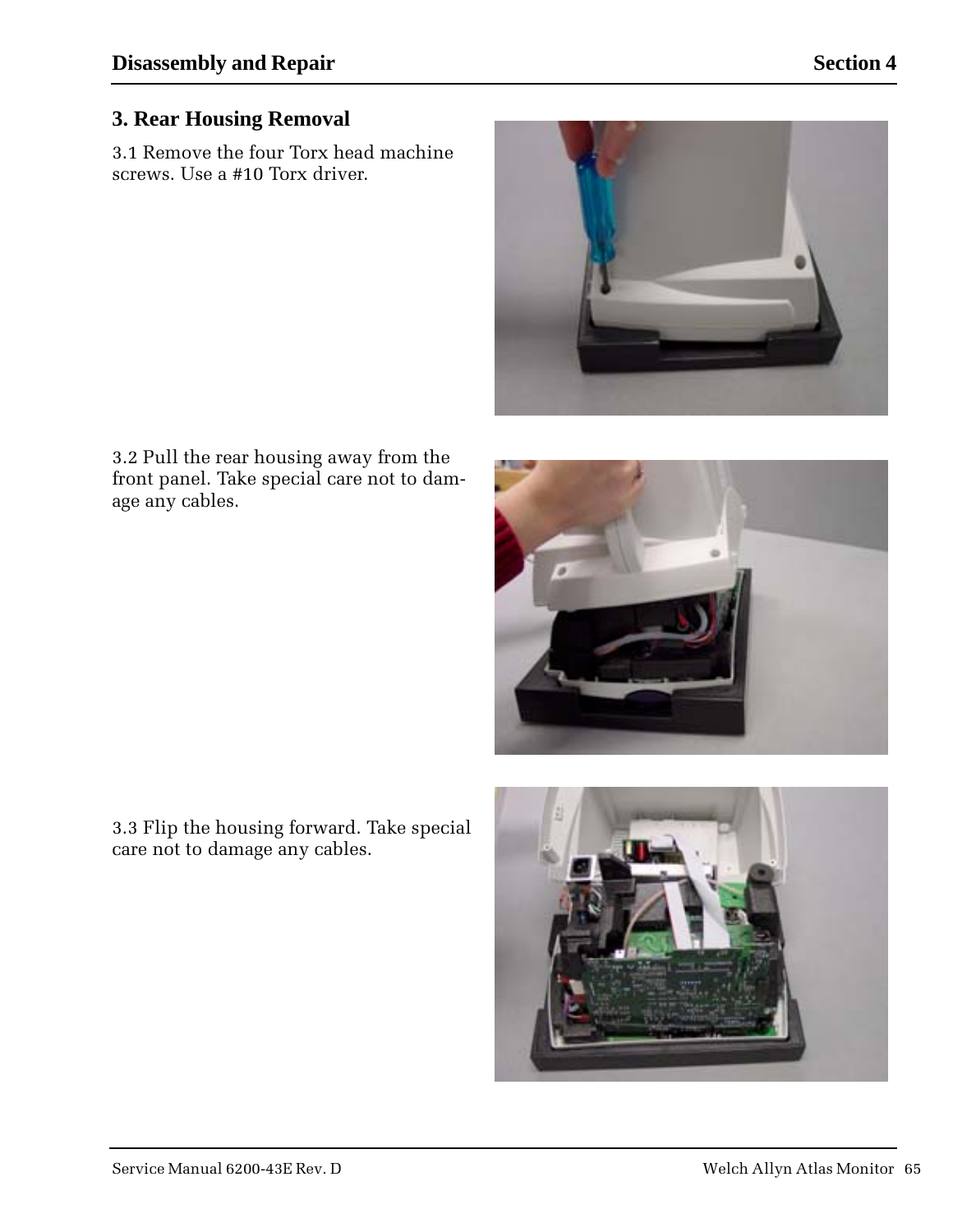*NOTE: Observe how hose fits in E-Pac Foam. The hose fits over wiring keeping wiring secure.*

![](_page_3_Picture_3.jpeg)

## **4. Printer cable and Display Cable Removal**

Remove both Printer and Display PCB cables from the Main PCB.

![](_page_3_Picture_6.jpeg)

## **5. Power Supply Ground Wire Removal**

Remove the two ground connectors from power supply chassis.

![](_page_3_Picture_9.jpeg)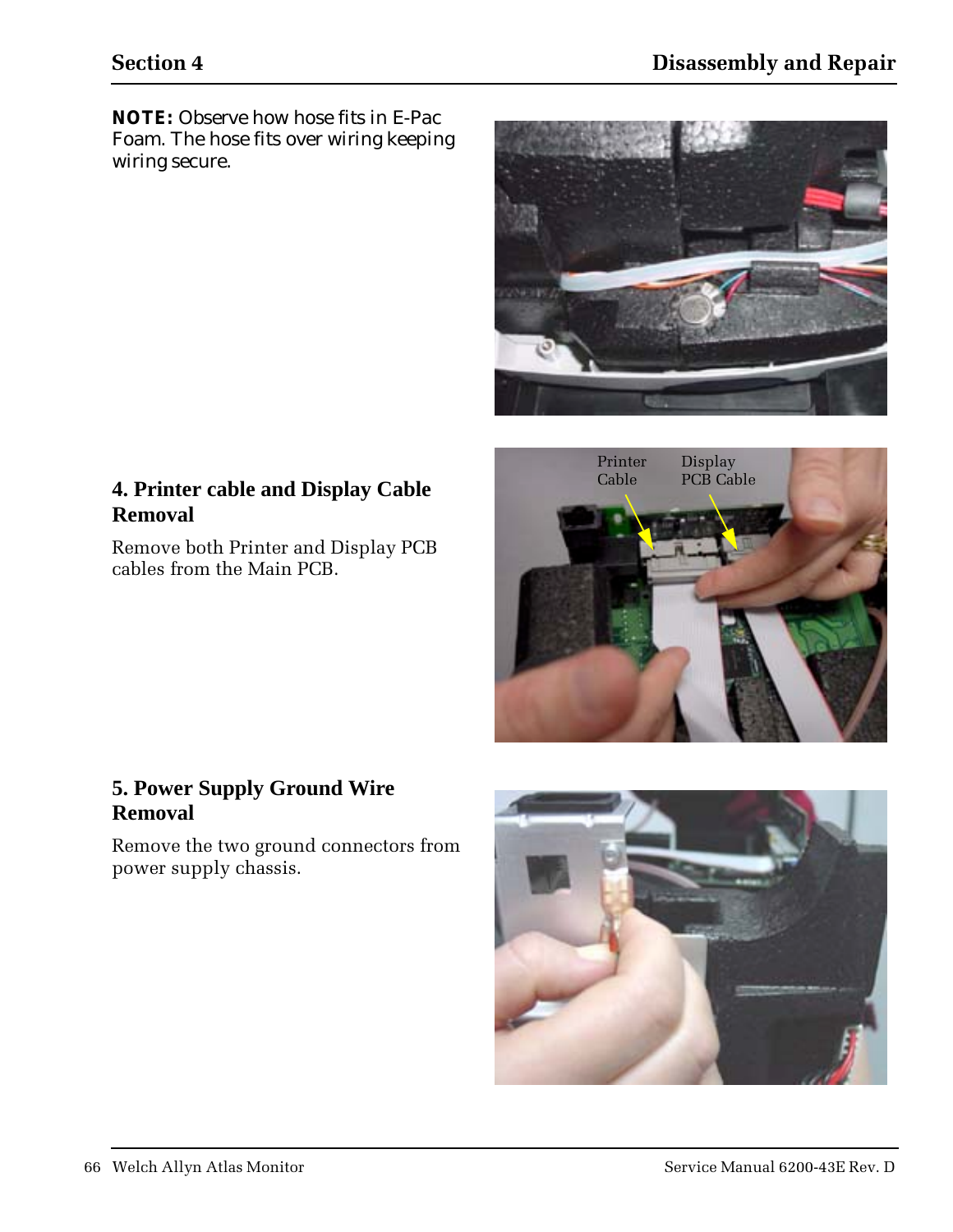## **6. Tie Wrap Removal**

Cut the tie wrap that secures the ground wires to the E-pac foam.

![](_page_4_Picture_4.jpeg)

# **7. CPU Removal**

Remove the CPU from the Main PCB.

![](_page_4_Picture_7.jpeg)

## **8. Main PCB Removal**

Use a tool T-16654 to pry the main Board away from the Deflection Board. Pull the E-pac tab to the right as you pry. Support the Main PCB while titling it away.

![](_page_4_Picture_10.jpeg)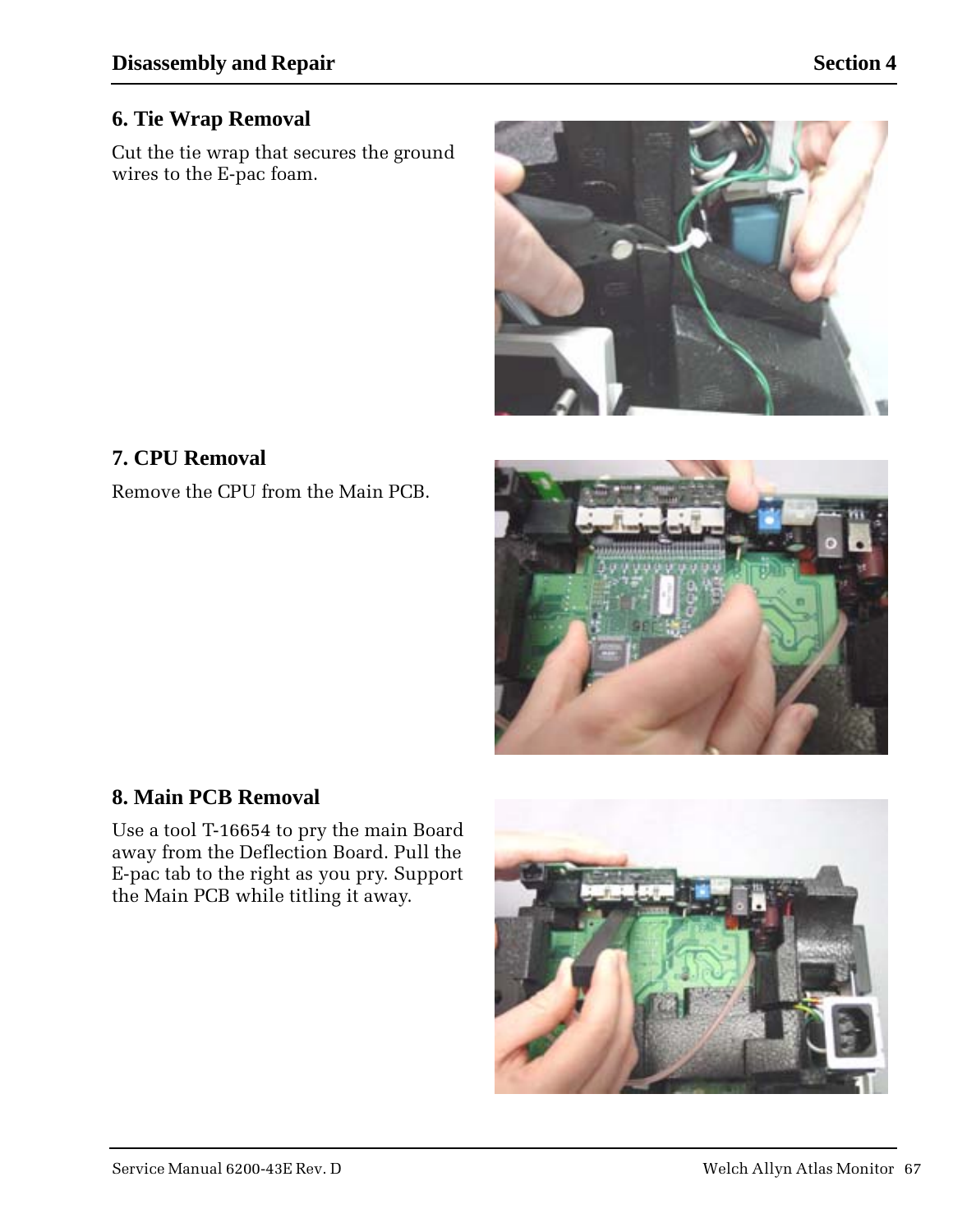## **9. Main PCB Side Connector Removal.**

Remove the four connectors(power supply, fan, speakers, BP pump) from the side of the main PCB.

![](_page_5_Picture_4.jpeg)

### **10. Main PCB Hose and Wire Removal.**

Disconnect hoses and connectors. BP hose, ecg cable, temp cable (modles 622 and 623 only,  $SpO<sub>2</sub>$  cable,  $CO<sub>2</sub>$  cable (model 623 only)and ground wire (Nelcor  $SpO<sub>2</sub>$  only) from main PCB.

#### *NOTE: Notice how hoses and connectors fit on Main PCB.*

![](_page_5_Picture_8.jpeg)

## **11. Pump Removal.**

Remove the pump assembly from the E-Pac foam.

*NOTE: Notice how pump fits in E-Pac Foam and how wires are routed out of pump.*

![](_page_5_Picture_12.jpeg)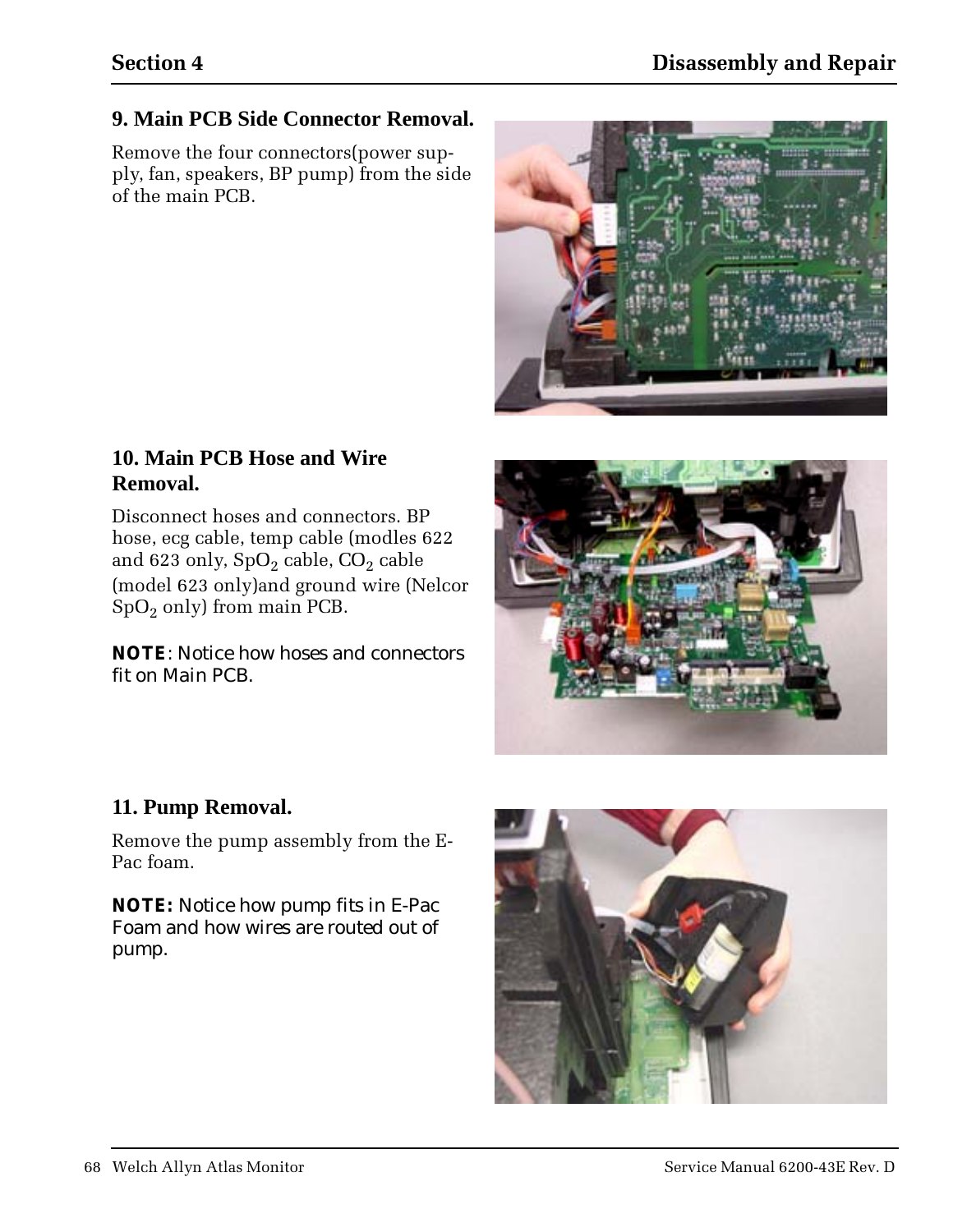# 12. CO<sub>2</sub> Exhaust Removal.

Remove the  $CO<sub>2</sub>$  exhaust cover and remove the  $\mathrm{CO}_2$  connector from the E-Pac foam.

![](_page_6_Picture_4.jpeg)

# **13. Pryon PCB Removal.**

Remove connectors from Pryon PCB. Pull Pryon PCB from E-Pac foam.

![](_page_6_Picture_7.jpeg)

# **14. E-Pac Foam Removal (Top).**

Remove the top E-Pac foam.

![](_page_6_Picture_10.jpeg)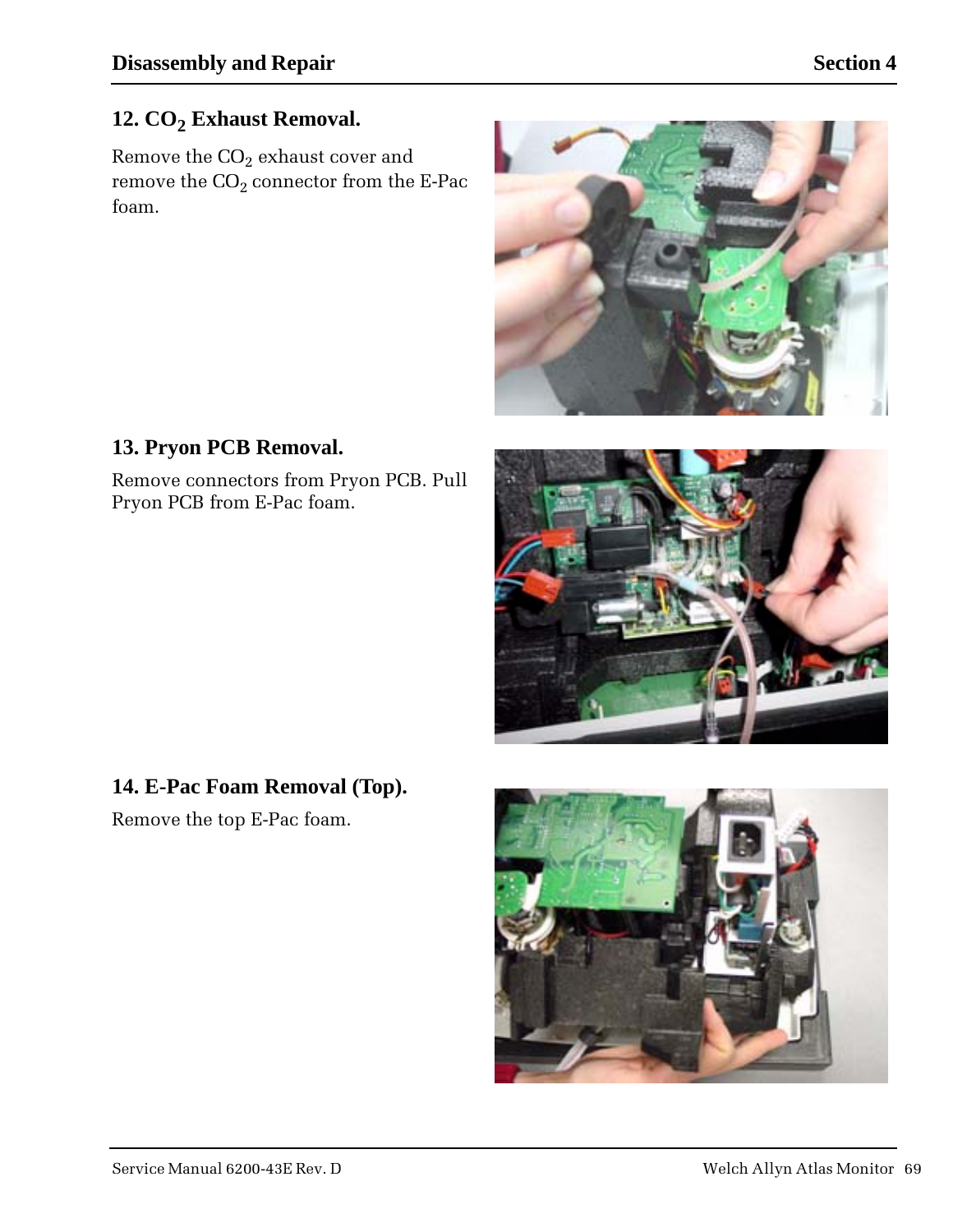## **15. Power Supply Removal.**

Slide the power supply out from the E-Pac Foam.

![](_page_7_Picture_4.jpeg)

## **16. Power Supply Fuse Location**

*NOTE: Notice power supply and power supply fuse location.*

![](_page_7_Picture_7.jpeg)

# **17. Fan Removal**

Slide fan out from E-Pac foam.

![](_page_7_Picture_10.jpeg)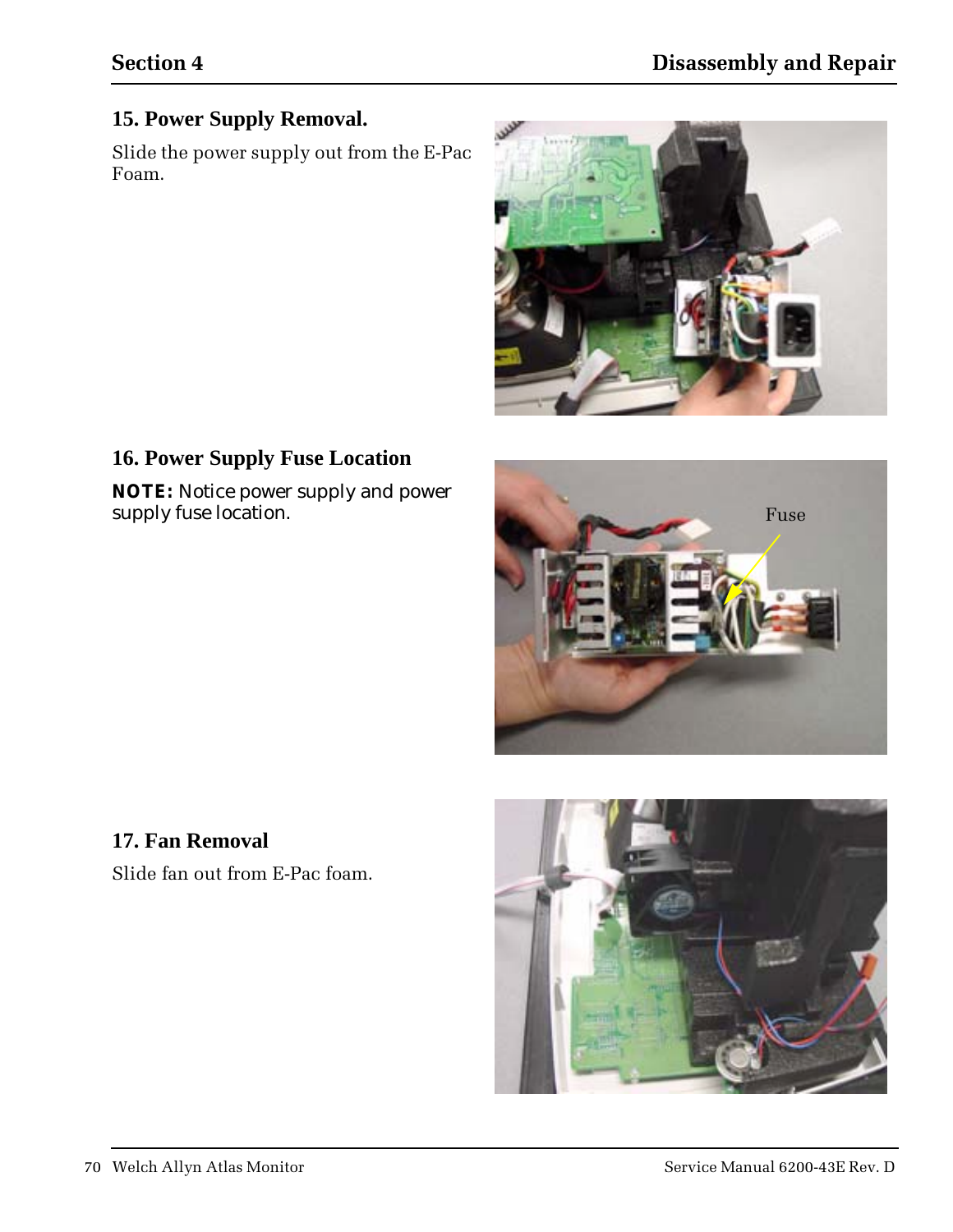## **18. E-Pac Removal (Lower)**

Remove lower E-Pac foam from unit.

![](_page_8_Picture_4.jpeg)

## **19. Deflection PCB Removal**

Carefully remove the small deflection PCB from the CRT.

![](_page_8_Picture_7.jpeg)

## **20. CRT Removal**

Remove the two machine screws holding CRT to the front panel.

*NOTE: Notice how the ground wire is attached and is located along the side of CRT.*

![](_page_8_Picture_11.jpeg)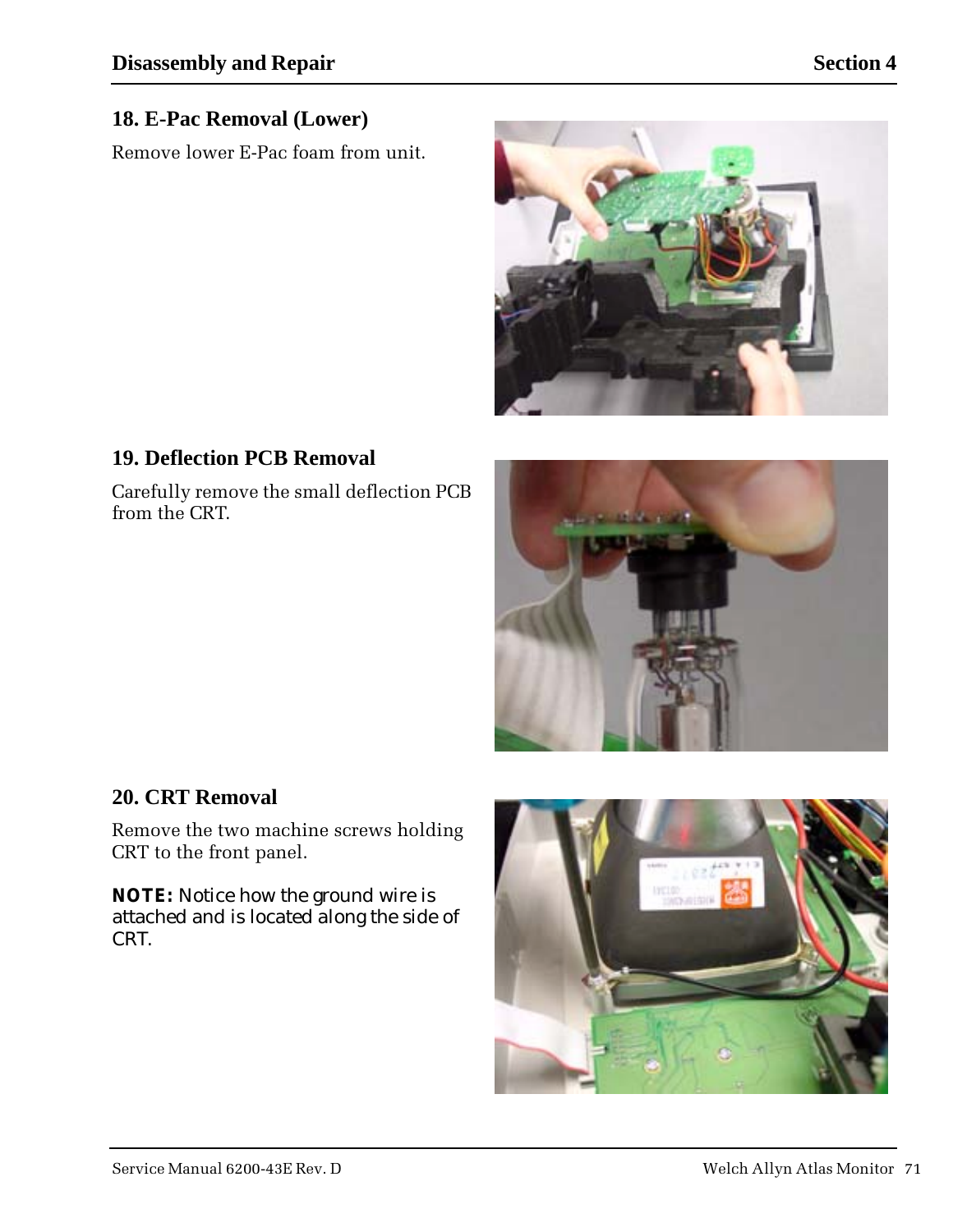*NOTE: The CRT and deflection PCB are factory tuned as a unit and are sold only together as a unit.*

![](_page_9_Picture_3.jpeg)

## **21. Display PCB Removal**

Remove all 9 self tapping screws that hold the Display PCB to the Bezel.

![](_page_9_Picture_6.jpeg)

*NOTE: Notice the correct orientation of CRT screw and washer.*

![](_page_9_Picture_8.jpeg)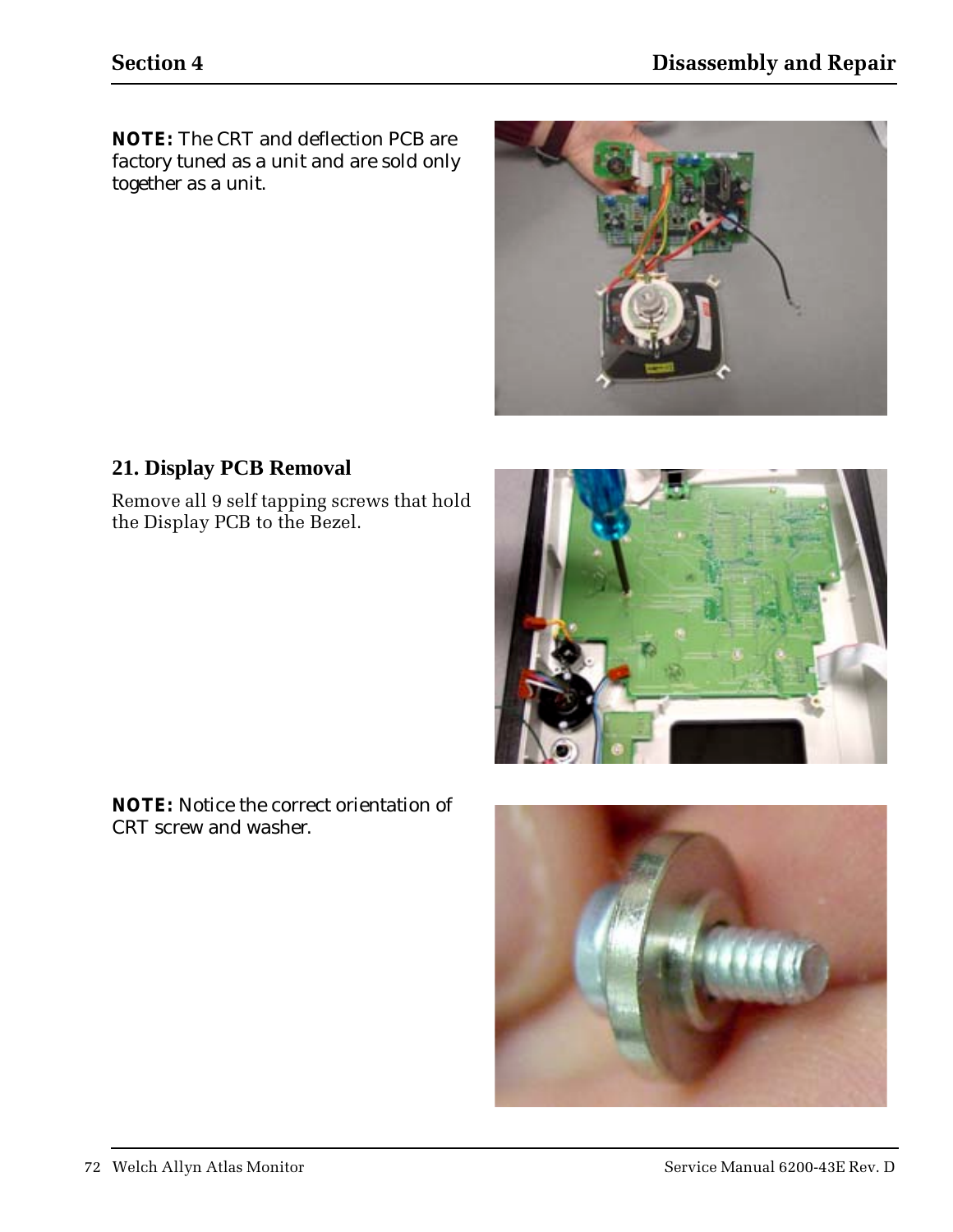# **22. Printer Door Button Removal**

Use a small screwdriver to push the door button tab up and away from the pin that locks it onto the printer frame.

![](_page_10_Picture_4.jpeg)

*NOTE: Notice how the printer button is being removed.*

![](_page_10_Picture_6.jpeg)

### **23. Printer Assembly Locking Tab Release.**

.

Pull the locking tab down and towards the front of the rear housing assembly.

![](_page_10_Picture_9.jpeg)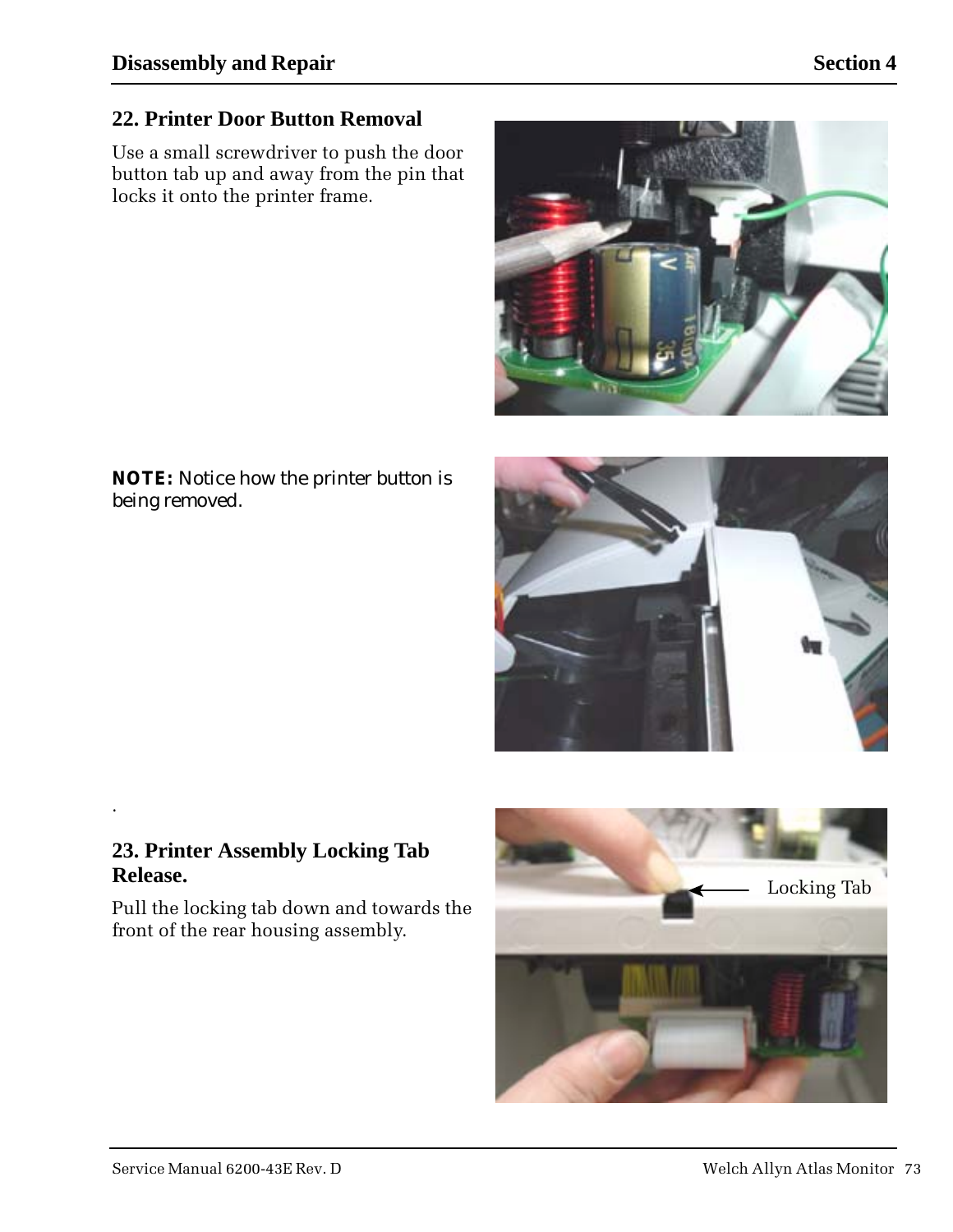## **24. Printer Positioning Slot Removal**

Make sure printer door is open. Begin to pull the positioning slots towards the front of the rear housing and then out from the rear housing.

![](_page_11_Picture_4.jpeg)

## **25. Printer Assembly Removal.**

After printer positioning slots have cleared the front rear housing, pull the printer down and out of the rear housing.

![](_page_11_Picture_7.jpeg)

### **26. Printer Lip Assembly.**

Observe how the printer assembly fits into the lip of the rear housing.

![](_page_11_Picture_10.jpeg)